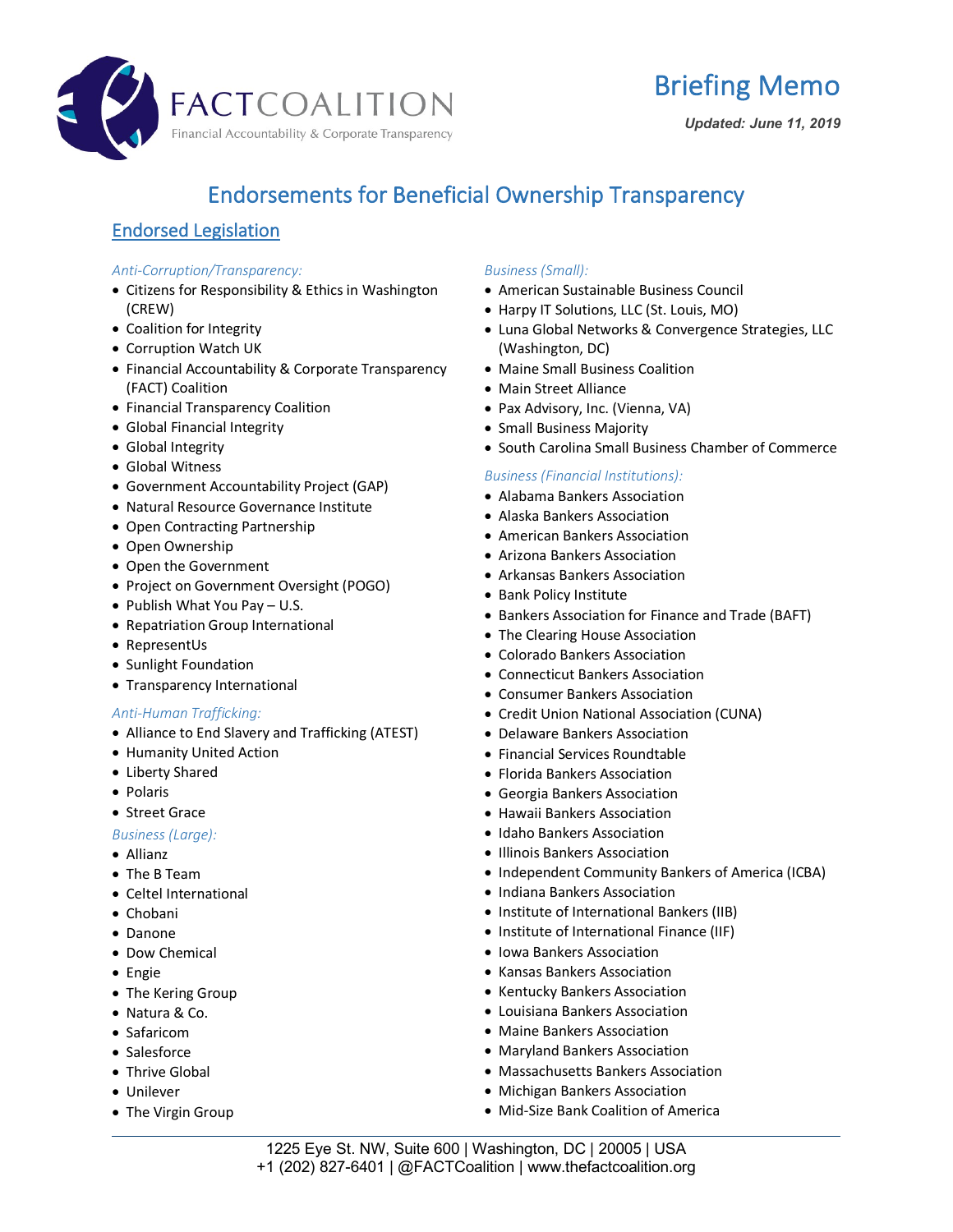- Minnesota Bankers Association
- Mississippi Bankers Association
- Missouri Bankers Association
- Montana Bankers Association
- National Association of Federally-Insured Credit Unions (NAFCU)
- Nebraska Bankers Association
- Nevada Bankers Association
- New Hampshire Bankers Association
- New Jersey Bankers Association
- New Mexico Bankers Association
- New York Bankers Association
- North Carolina Bankers Association
- North Dakota Bankers Association
- Ohio Bankers League
- Oklahoma Bankers Association
- Oregon Bankers Association
- Pennsylvania Bankers Association
- Puerto Rico Bankers Association
- Regional Bank Coalition
- Rhode Island Bankers Association
- Securities Industry & Financial Markets Association (SIFMA)
- South Carolina Bankers Association
- South Dakota Bankers Association
- Tennessee Bankers Association
- Texas Bankers Association
- Utah Bankers Association
- Vermont Bankers Association
- Virginia Bankers Association
- Washington Bankers Association
- Western Bankers Association
- West Virginia Bankers Association
- Wisconsin Bankers Association
- Wyoming Bankers Association

#### *Business (Insurance):*

• Coalition Against Insurance Fraud

## *Business (Real Estate):*

- American Escrow Association
- American Land Title Association (ALTA)
- National Association of REALTORS©
- Real Estate Services Providers Council, Inc. (RESPRO)

#### *Faith:*

- Interfaith Center on Corporate Responsibility (ICCR)
- Interfaith Worker Justice
- Jubilee USA Network
- Maryknoll Fathers and Brothers
- Maryknoll Office for Global Concerns
- Missionary Oblates
- NETWORK Lobby for Catholic Social Justice
- Society of African Missions (SMA Fathers)
- United Church of Christ, Justice and Witness **Ministries**
- The United Methodist Church General Board of Church and Society

#### *Human Rights:*

- Accountability Counsel
- African Coalition for Corporate Accountability (ACCA)
- Amnesty International USA
- Business and Human Rights (BHR)
- Business & Human Rights Resource Centre
- Center for Constitutional Rights
- EarthRights International
- EG Justice
- Enough Project
- Freedom House
- Human Rights First
- Human Rights Watch
- International Corporate Accountability Roundtable (ICAR)
- International Labor Rights Forum
- International Rights Advocates
- National Association for the Advancement of Colored People (NAACP)
- Responsible Sourcing Network
- Rights and Accountability in Development (RAID)
- Rights CoLab
- The Sentry
- Verité

## *International Development:*

- ActionAid USA
- Bread for the World
- ONE Campaign
- Oxfam America

## *Law Enforcement:*

- ATF Association
- Federal Law Enforcement Officers Association (FLEOA)
- Dennis Lormel, former Chief of the FBI Financial Crimes and Terrorist Financing Operations Sections
- Donald C. Semesky Jr., Former Chief of Financial Operations, Drug Enforcement Administration
- John Cassara, former U.S. Treasury Special Agent
- National Association of Assistant United States Attorneys (NAAUSA)
- National District Attorneys Association (NDAA)
- National Fraternal Order of Police (FOP)
- Society of Former Special Agents of the FBI
- U.S. Marshals Service Association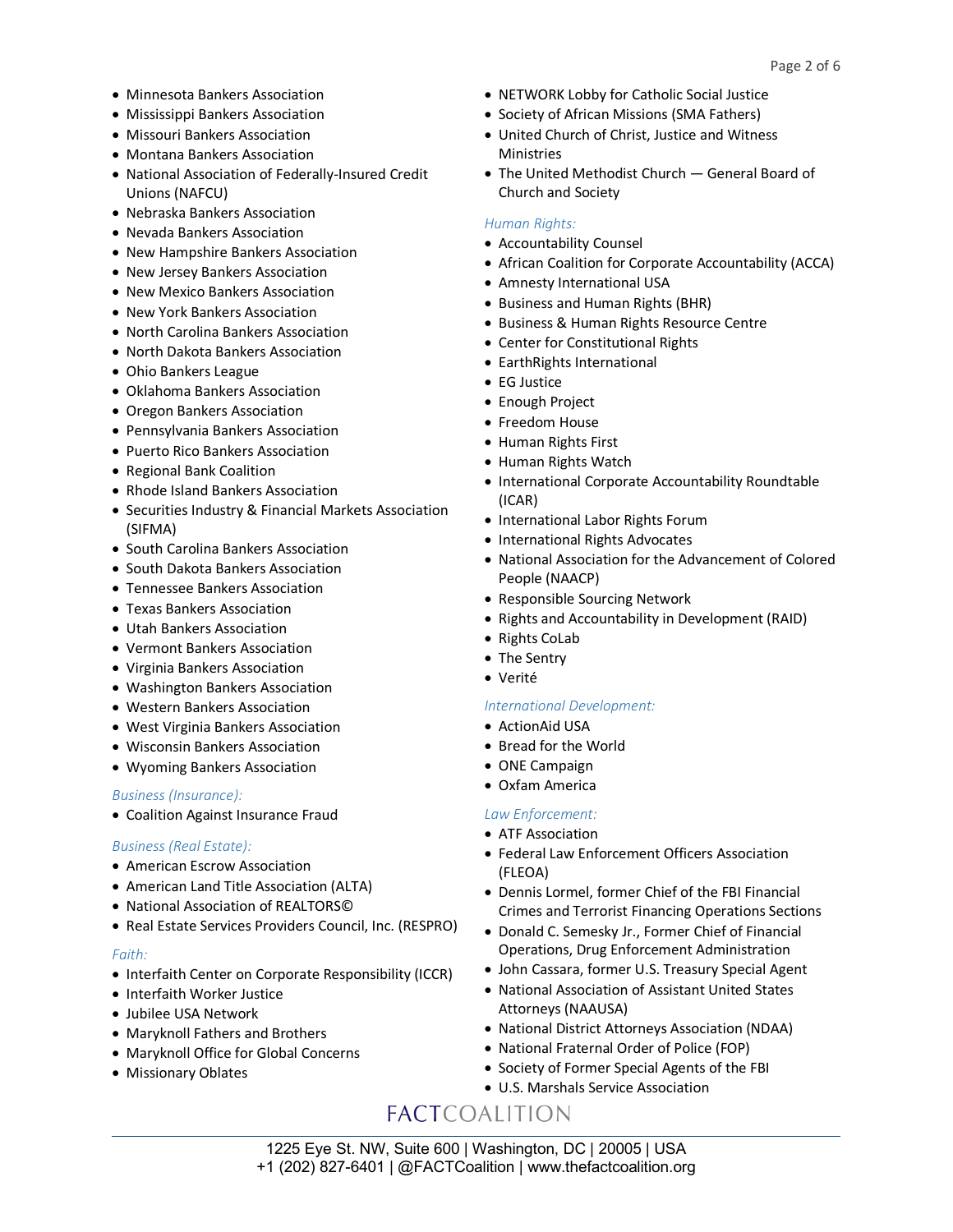## *Lawyers:*

• Group of [11 business and human rights lawyers](https://thefactcoalition.org/wp-content/uploads/2019/03/Letter-to-ABA-President-2019-03-11.pdf).

## *NGOs (Misc.):*

- Africa Faith & Justice Network
- Amazon Watch
- American Family Voices
- Americans for Democratic Action (ADA)
- Americans for Financial Reform
- Americans for Tax Fairness
- Association of Concerned Africa Scholars (ACAS)
- Campaign for America's Future
- Center for International Policy
- Center for Popular Democracy Action
- Coalition on Human Needs
- Columban Center for Advocacy and Outreach
- Columbia Center on Sustainable Investment
- Consumer Action
- Consumer Federation of America
- Corporate Accountability Lab
- CREDO Action
- Demand Progress
- Economic Policy Institute
- Environmental Investigation Agency
- Fair Share
- First Amendment Media Group
- Foundation Earth
- Friends of the Earth
- Fund for Constitutional Government
- Greenpeace USA
- Health Care for America Now
- Heartland Initiative
- Institute for Policy Studies Program on Inequality and the Common Good
- Institute on Taxation and Economic Policy
- International Campaign for Responsible Technology
- iSolon.org
- MomsRising
- National Employment Law Project
- National Organization for Women (NOW)
- New Rules for Global Finance
- Patriotic Millionaires
- People Demanding Action
- Project Expedite Justice
- Project on Organizing, Development, Education, and Research (PODER)
- Public Citizen
- Responsible Sourcing Network
- Responsible Wealth
- Responsive to Our Community II, LLC
- RootsAction.org
- Stand Up America
- Sustentia
- Take On Wall Street
- Tax Justice Network
- Tax Justice Network USA
- Tax March
	- Trailblazers PAC
	- United for a Fair Economy
	- U.S.-Africa Network
	- U.S. Public Interest Research Group (U.S. PIRG)
	- Voices for Progress
	- Win Without War
	- Working America

#### *Shareholders:*

- Avaron Asset Management
- Bâtirente
- Boston Common Asset Management
- Candriam Investors Group
- Capricorn Investment Group
- Clean Yield Asset Management
- CtW Investment Group
- Domini Social Investment LLC
- Dominican Sisters of Hope
- Hermes Equity Ownership Services
- Hexavest
- Inflection Point Capital Management
- Local Authority Pension Fund Forum
- Magni Global Asset Management LLC
- Maryknoll Sisters
- Mercy Investment Services, Inc.
- NorthStar Asset Management, Inc.
- Oblate International Pastoral Investment Trust
- Sisters of Charity, BVM
- Sisters of Saint Joseph of Chestnut Hill, Philadelphia, PA
- Sisters of St. Dominic of Blauvelt, New York
- Sisters of St. Francis of Philadelphia
- Trillium Asset Management
- Triodos Investment Advisory & Services BV
- Ursuline Sisters of Tildonk, U.S. Province
- Verka VK Kirchliche Vorsorge VVaG
- Zevin Asset Management

## *State Secretaries of State:*

## • Delaware

## *Unions:*

- Alliance for Retired Americans
- American Federation of Labor and Congress of Industrial Organizations (AFL-CIO)
- American Federation of State, County and Municipal Employees (AFCSME)
- American Federation of Teachers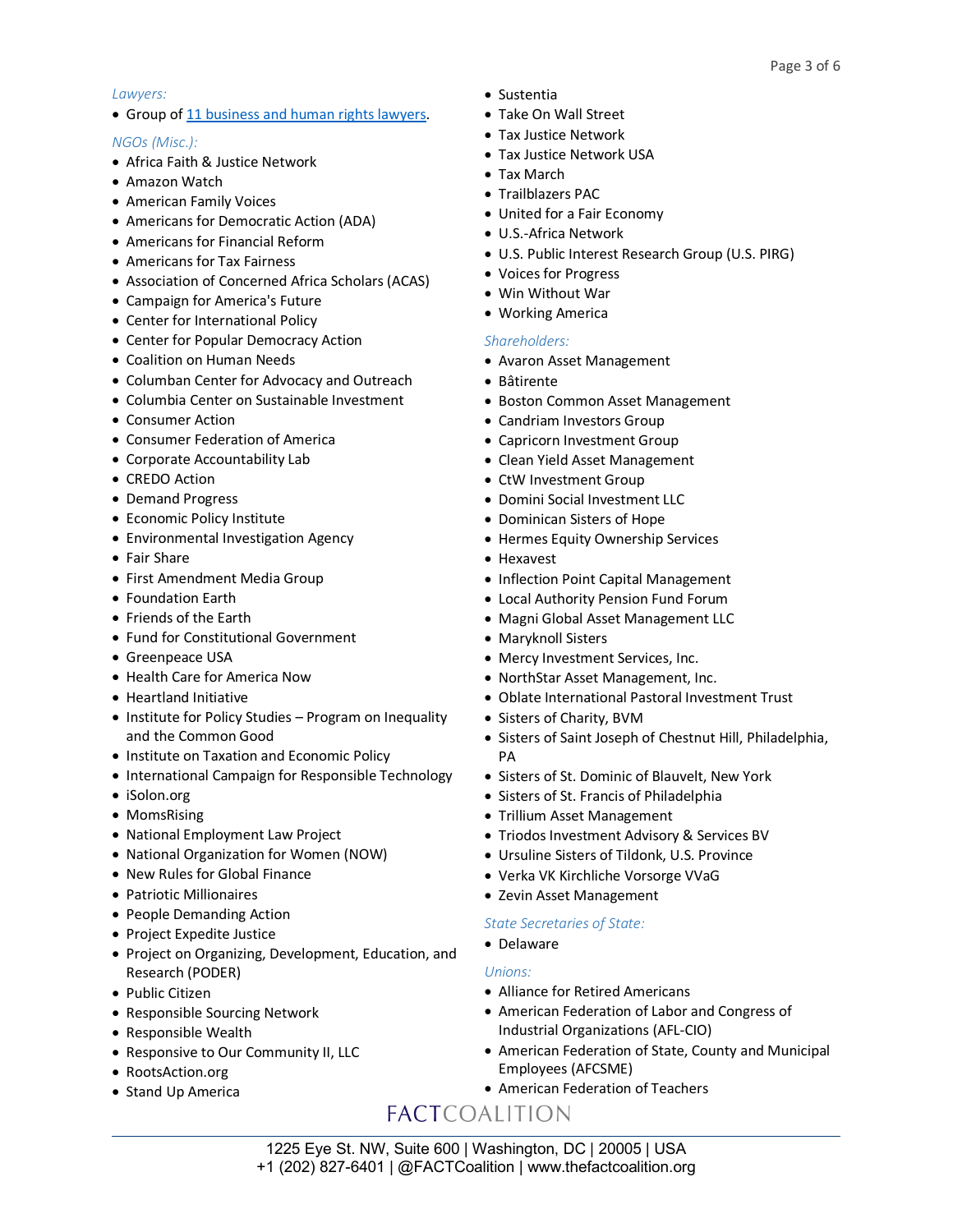- Communications Workers of America (CWA)
- International Brotherhood of Teamsters
- International Union, United Automobile, Aerospace, and Agricultural Implement Workers of America, UAW
- National Education Association
- National Latino Farmers & Ranchers Trade Association
- Service Employees International Union (SEIU)

## Endorsed Concept

## *Business (Large):*

- BHP Billiton
- Deloitte
- International Chamber of Commerce
- National Foreign Trade Council
- Philip Morris International
- Rio Tinto
- Siemens AG
- Thomson Reuters

## *Business (Financial Institutions):*

• BMO Capital Markets

## *Business (Small):*

- 77% of U.S. [small business owners](https://smallbusinessmajority.org/our-research/government-accountability/small-business-owners-support-legislation-requiring-transparency-business-formation).
- O'Neill Electric (Portland, OR)
- Paperjam Press (Portland, OR)
- Popcorn Heaven (Waterloo, IA)
- Rivanna Natural Designs, Inc. (Charlottesville, VA)

## *Human Rights:*

- Better World Campaign
- Center for Justice and Accountability
- Center for Victims of Torture
- Futures without Violence
- Global Rights
- Global Solutions
- Physicians for Human Rights
- Project on Middle East Democracy
- United to End Genocide

## *Law Enforcement:*

• National Sheriffs' Association

## *National Security Officials:*

- 2019 [letter from bipartisan group](https://thefactcoalition.org/wp-content/uploads/2019/05/HFSC-Letter-on-Anonymous-Companies-and-National-Security-20190506.pdf) of 61 national security experts
- 2018 letter from [bipartisan group](https://thefactcoalition.org/36-former-military-civilian-national-security-leaders-urge-congress-end-anonymous-shell-companies?utm_medium=resources/incorporation-transparency) of 3 dozen former national security leaders (military and civilian)
- David Petraeus, GEN (Ret.) USA, former director of the Central Intelligence Agency
- Ben Rhodes, former deputy national security adviser to President Barack Obama

## *Scholars (Think Tanks):*

- Anders Åslund, **Atlantic Council**
- David Mortlock, **Atlantic Council**
- Josh Rudolph, **Atlantic Council**
- William F. Wechsler, **Atlantic Council**
- Clay Fuller, **American Enterprise Institute**
- Michael Rubin, **American Enterprise Institute**
- Norm Eisen, **Brookings Institution**
- Aaron Klein, **Brookings Institution**
- Jeff Hauser, **Center for Economic and Policy Research**
- Jarrett Blanc, **Carnegie Endowment for International Peace**
- Sarah Chayes, **Carnegie Endowment for International Peace**
- Jake Sullivan, **Carnegie Endowment for International Peace**
- Jodi Vittori, **Carnegie Endowment for International Peace**
- Andrew Weiss, **Carnegie Endowment for International Peace**
- Molly Elgin-Cossart, **Center for American Progress**
- Diana Pilipenko, **Center for American Progress**
- Trevor Sutton, **Center for American Progress**
- Neil Bhatiya, **Center for a New American Security**
- Ashley Feng, **Center for a New American Security**
- Elizabeth Rosenberg, **Center for a New American Security**
- Daleep Singh, **Center for a New American Security**
- Heather Conley, **Center for Strategic and International Studies**
- Matthew M. Taylor, **Council on Foreign Relations**
- David Hamon, **Economic Warfare Institute**
- David Asher, **Foundation for Defense of Democracies**
- Yaya J. Fanusie, **Foundation for Defense of Democracies**
- Eric Lorber, **Foundation for Defense of Democracies**
- Emanuele Ottolenghi, **Foundation for Defense of Democracies**
- Chip Poncy, **Foundation for Defense of Democracies**
- Jonathan Schanzer, **Foundation for Defense of Democracies**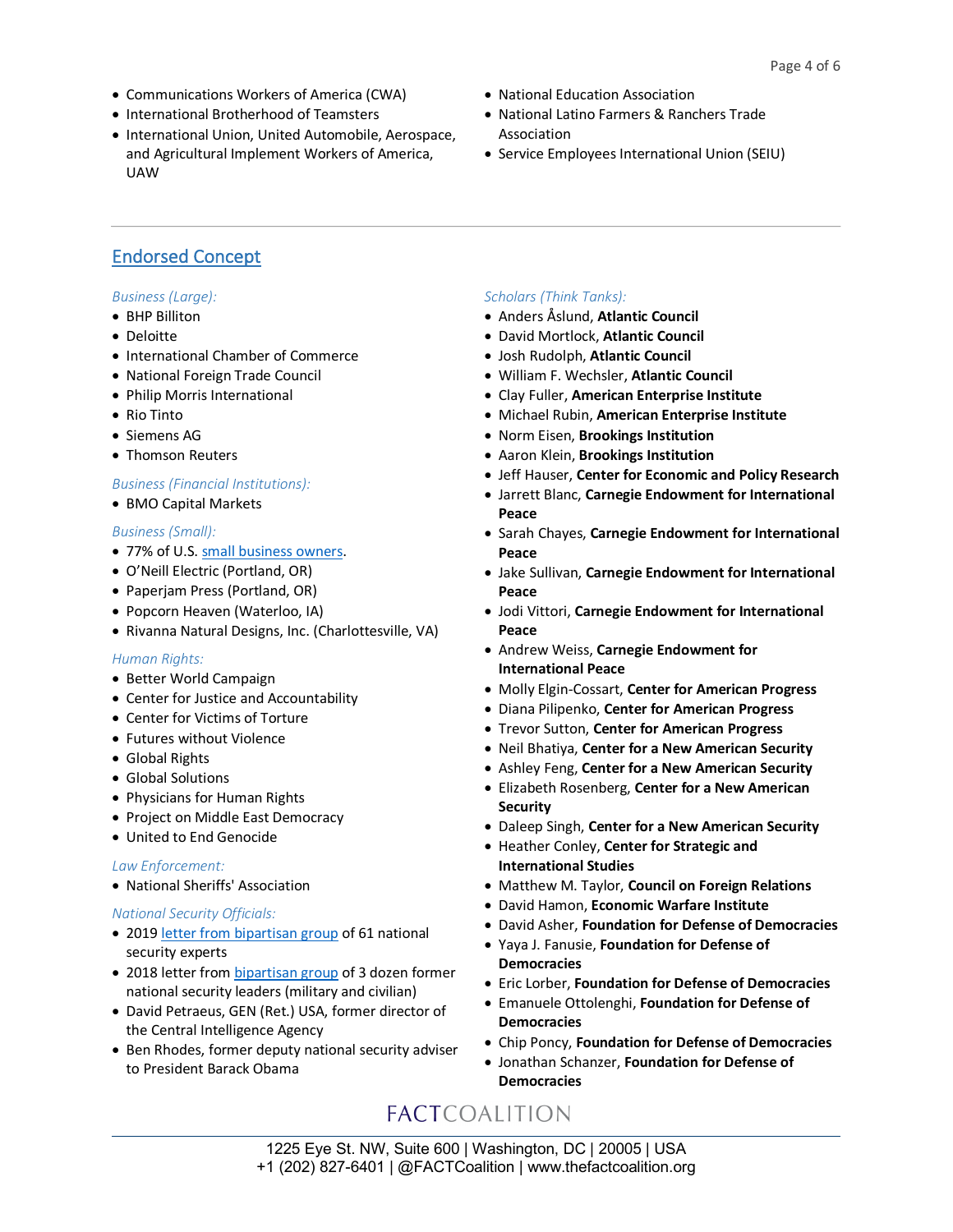- Juan C. Zarate, **Foundation for Defense of Democracies**
- Jamie Fly, **German Marshall Fund of the United States**
- Joshua Kirschenbaum, **German Marshall Fund of the United States**
- Laura Rosenberger, **German Marshall Fund of the United States**
- David Salvo, **German Marshall Fund of the United States**
- Larry Diamond, **Hoover Institution**
- Michael McFaul, Amb. (Ret.), **Hoover Institution**
- Ben Judah, **Hudson Institute**
- Nate Sibley, **Hudson Institute**
- Richard Phillips, **Institute on Taxation and Economic Policy**
- Michael Camilleri, **Inter-American Dialogue**
- David J. Kramer, **McCain Institute**
- Paul D. Hughes, COL (Ret.), USA, **U.S. Institute of Peace**

## *Scholars (Universities):*

- Smriti Rao, **Assumption College (MA)**
- Daniel Nielson, **Brigham Young University**
- Branko Milanovic, **City University of New York**
- Martin Guzman **Columbia University**
- Matthew Murray, **Columbia University**
- Jose Antonio Ocampo, **Columbia University**
- Jeffrey D. Sachs, **Columbia University**
- Joseph Stiglitz, **Columbia University**
- Spencer J. Pack, **Connecticut College**
- Lourdes Beneria, **Cornell University**
- John Hoddinott, **Cornell University**
- Ravi Kanbur, **Cornell University**
- David Blanchflower, **Dartmouth College**
- Mark Paul, **Duke University**
- Michael J. Dziedzic, Col. (Ret.), USA, **George Mason University**
- David M. Luna, **George Mason University**
- Louise Shelley, **George Mason University**
- Laurie Nisonoff, **Hampshire College**
- Matthew Stephenson, **Harvard Law School**
- Dani Rodrik, **Harvard University**
- June Zaccone, **Hofstra University**
- Matteo M Galizzi, **London School of Economics (UK)**
- John Hills, **London School of Economics (UK)**
- Simona Iammarino, **London School of Economics (UK)**
- Stephen Machin, **London School of Economics (UK)**
- Vassilis Monastiriotis, **London School of Economics (UK)**
- Cecilia Ann Winters, **Manhattanville College (NY)**
- Richard D. Wolff, **New School University**
- Bilge Erten, **Northeastern University**
- Mary C. King, **Portland State University (OR)**
- Angus Deaton, **Princeton University**
- Kimberly A. Clausing, **Reed College**
- Charles P. Rock, **Rollins College (FL)**
- Radhika Balakrishnan, **Rutgers University**
- Aaron Pacitti, **Siena College (NY)**
- Smita Ramnarain, **Siena College (NY)**
- Vanessa Bouché, **Texas Christian University**
- Nora Lustig, **Tulane University**
- Karen J. Finkenbinder, **U.S. Army War College**
- Max G. Manwaring, COL (Ret.), USA, **U.S. Army War College**
- Gabriel Zucman, **University of California, Berkeley**
- Ha-Joon Chang, **University of Cambridge (UK)**
- Ilene Grabel, **University of Denver**
- Tracy Mott, **University of Denver**
- Arthur MacEwan, **University of Massachusetts, Boston**
- Valpy Fitzgerald, **University of Oxford (UK)**
- Frances Stewart, **University of Oxford (UK)**
- Michael Carpenter, **University of Pennsylvania**
- Dorene Isenberg, **University of Redlands (CA)**
- Mike Findley, **University of Texas**
- Gunseli Berik, **University of Utah**
- Al Campbell, **University of Utah**
- Elaine McCrate, **University of Vermont**
- Stephanie Seguino, **University of Vermont**
- Thomas Pogge, **Yale University**

## *State Attorneys General:*

- California
- Colorado
- Connecticut
- Delaware
- District of Columbia
- Hawaii
- Illinois
- Iowa
- Maine
- Maryland
- Massachusetts
- Minnesota
- Mississippi
- New Jersey
- New Mexico
- North Carolina
- Northern Mariana Islands
- Oregon
- Pennsylvania